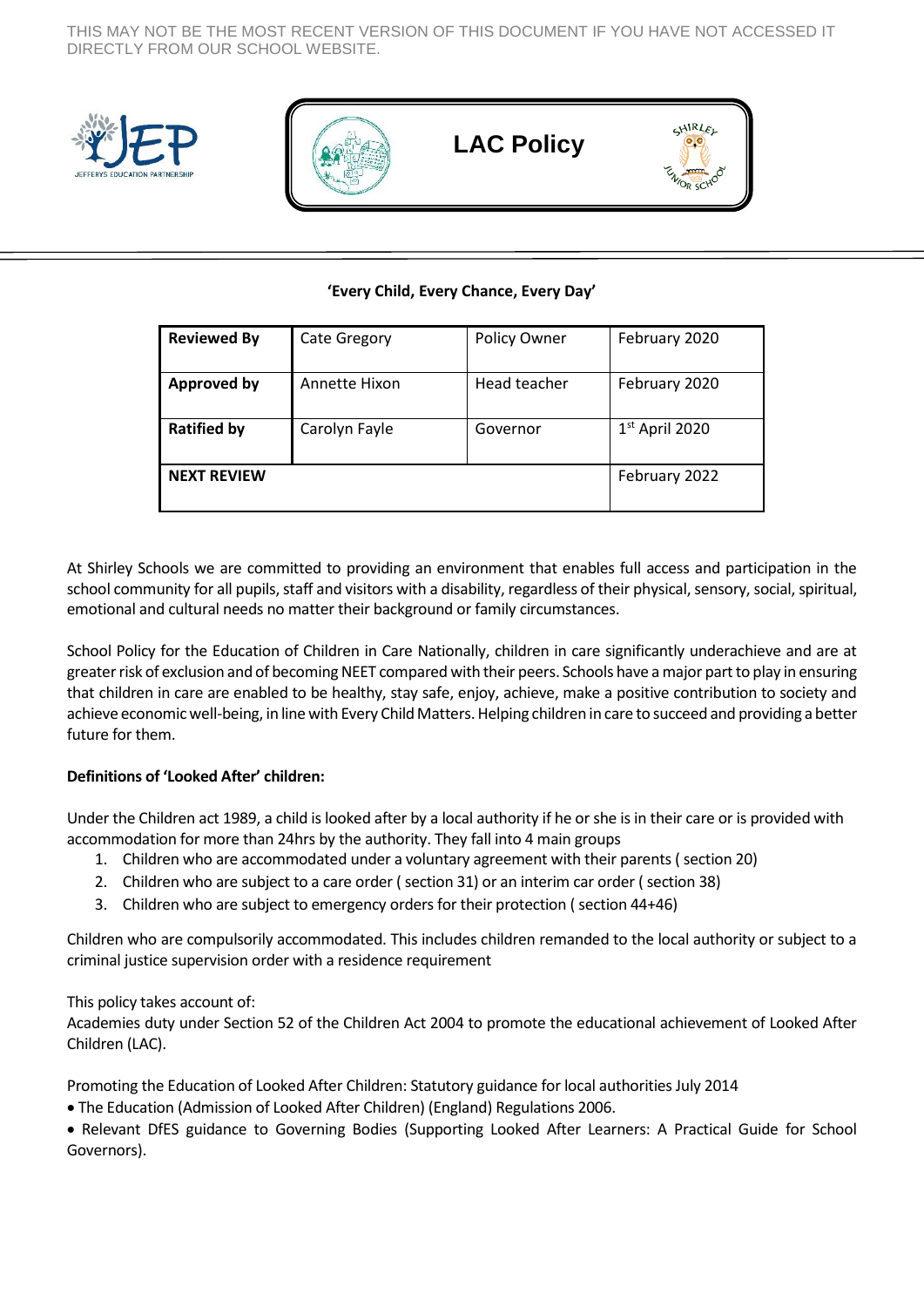Shirley Schools approach to supporting the educational achievement of Children in Care is based on the following principles:

- Prioritising education.
- Promoting attendance.
- Targeting support.
- Having high expectations.
- Promoting inclusion through challenging and changing attitudes.
- Achieving stability and continuity.
- Early intervention and priority action.
- Listening to children.
- Promoting health and wellbeing.
- Reducing exclusions and promoting stability.
- Working in partnership with carers, social workers and other professionals.

#### **Implications**

As for all our pupils, Shirley Schools are committed to helping every Child in Care to achieve the highest standards they can, including supporting aspirations to achieve in further and higher education. This can be measured by improvement in their achievements and attendance.

The Governing Body of Shirley Schools is committed to providing quality education for all pupils and will:

 [For Voluntary Aided and Foundation Schools] Ensure Children in Care are prioritised in the school's oversubscription criteria, in line with the Education (Admission of Looked After Children) (England) Regulations 2006. (These require admissions authorities to give top priority for admission to CIC in their oversubscription criteria. Faith schools must give first priority to CIC of their faith ahead of other applicants, and are permitted to give priority to all CIC, regardless of faith. In addition, Grammar schools must give top priority to CIC who meet the academic requirements).

 Ensure a Designated Teacher for Children in Care is identified and enabled to carry out the responsibilities set out below

 Ensure a Personal Education Plan is put in place, implemented and regularly reviewed every 6 months for every Child in Care, in line with Kent's guidance on Personal Education Plans.

 Identify a governor as Designated Governor for Children in Care. This policy links with a number of other school policies and it is important that Governors have regard to the needs of Children in care when reviewing them:

- Oversubscription criteria.
- The School Code of Conduct.
- Behaviour Policy.
- Discipline Policy.
- Home School Agreement.
- Anti-bullying Policy.
- Equal Opportunities Policy.
- Policy on Racial Harassment.
- Child Protection & Safeguarding Policy.
- Special Educational Needs Policy.

The school will champion the needs of Children in Care, raise awareness and challenge negative stereotypes about them, in order to ensure that they achieve to the highest level possible.

#### **CHILDREN IN CARE SCHOOL POLICY ATTACHMENTS RESPONSIBILITY OF THE HEADTEACHER**

#### **RESPONSIBILITY OF THE HEADTEACHER**

 Identify a Designated Teacher for Children in Care, whose role is set out below. It is essential that another appropriate person is identified quickly should the Designated Teacher leave the school or take sick leave.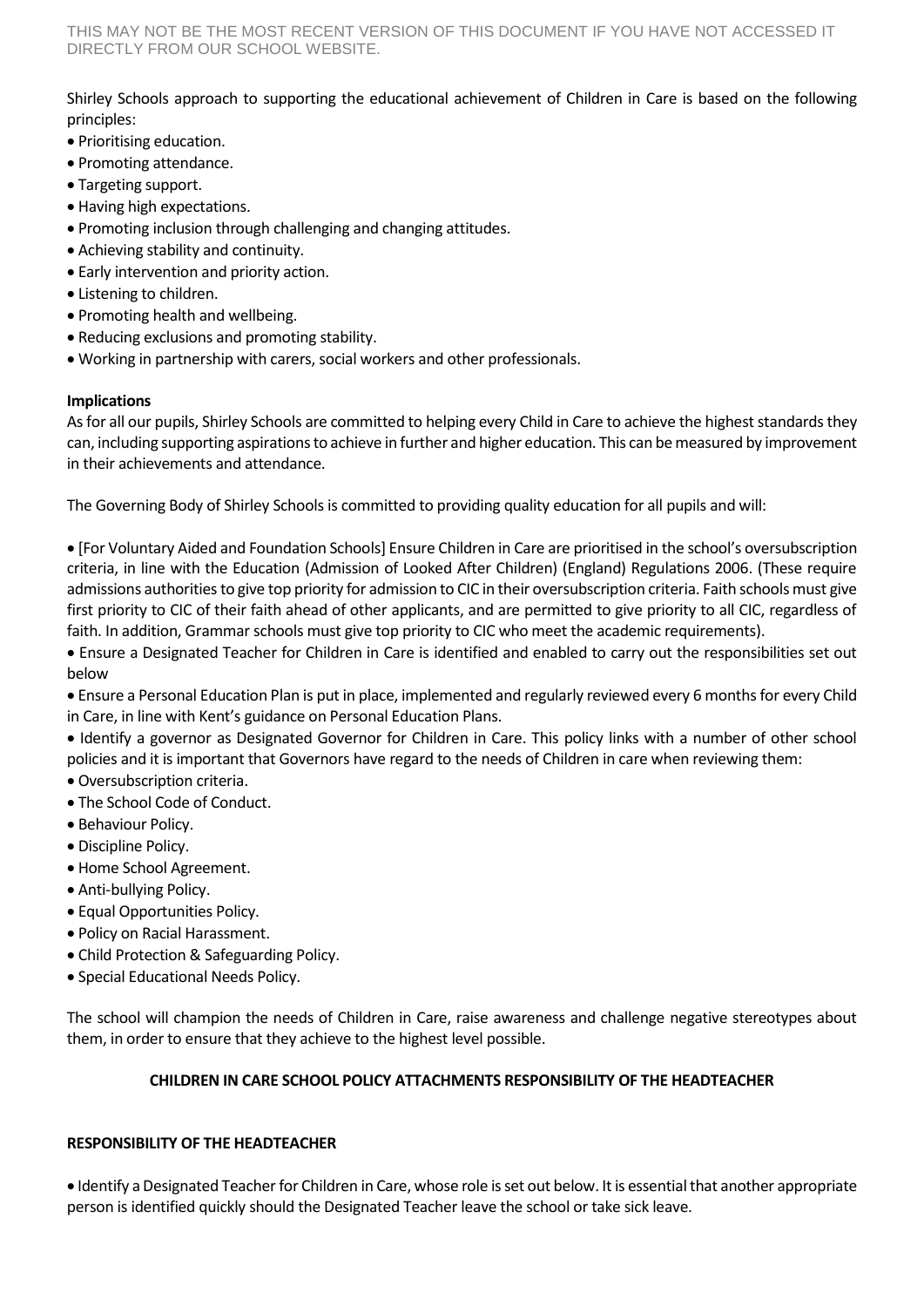Ensure that procedures are in place to monitor the admission, progress, attendance and any exclusion of Children in Care and take action where progress, conduct or attendance is below expectations.

 Report on the progress, attendance and conduct of Children in Care. OFSTED now select a number of Children in Care, tracking their results and the support they have received.

 Ensure that staff in school receive relevant training and are aware of their responsibilities under this policy and related guidance.

## **RESPONSIBILITY OF THE GOVERNING BODY**

- $\bullet$  Identify a nominated Governor for Children in Care.
- Ensure that all Governors are fully aware of the legal requirements and guidance on the education of Children in Care.
- Ensure the school has an overview of the needs and progress of Children in Care.
- Allocate resources to meet the needs of Children in Care.
- Ensure the school's other policies and procedures support their needs.

## **Procedures: the Governing Body will:**

- Monitor the academic progress of Children in Care, through an annual report (see below).
- Ensure that Children in Care are given top priority when applying for places in accordance with the school's oversubscription criteria.
- Work to prevent exclusions and reduce time out of school, by ensuring the school implements policies and procedures to ensure Children in Care achieve and enjoy their time at the school, by recognising the extra problems caused by excluding them and by not excluding them except as a last resort.
- Ensure that the school has a Designated Teacher, and that the Designated Teacher is enabled to carry out his or her responsibilities as below.
- Support the Head teacher, the Designated Teacher and other staff in ensuring that the needs of Children in Care are recognised and met.
- Receive a report once a year setting out:
- 1. The number of looked-after pupils on the school's roll (if any).
- 2. Their attendance, as a discreet group, compared to other pupils.
- 3 Their SAT scores, GCSE results, and other qualifications achieved, as a discreet group, compared to other pupils.
- 4. The number of fixed term and permanent exclusions (if any).
- 5. The destinations of pupils who leave the school. 6. The information for this report should be collected and reported in ways that preserve the anonymity and respect the confidentiality of the pupils concerned.

### **THE ROLE OF THE DESIGNATED TEACHER**

Government Guidance says that the Designated Teacher should be "someone with sufficient authority to make things happen…[who] should be an advocate for Children in Care, assessing services and support, and ensuring that the school shares and supports high expectations for them."

Governors should be aware that all schools are already required to have a designated teacher for Children in Care. It is strongly recommended that this person should be a member of the Senior Management Team. Training for Designated Teachers has been and will continue to be available through the Virtual School Kent (VSK). Governors should also be aware that OFSTED will focus on Children in Care, monitoring how the School has promoted their inclusion and attainment and the effectiveness of joint working with other services involved with them.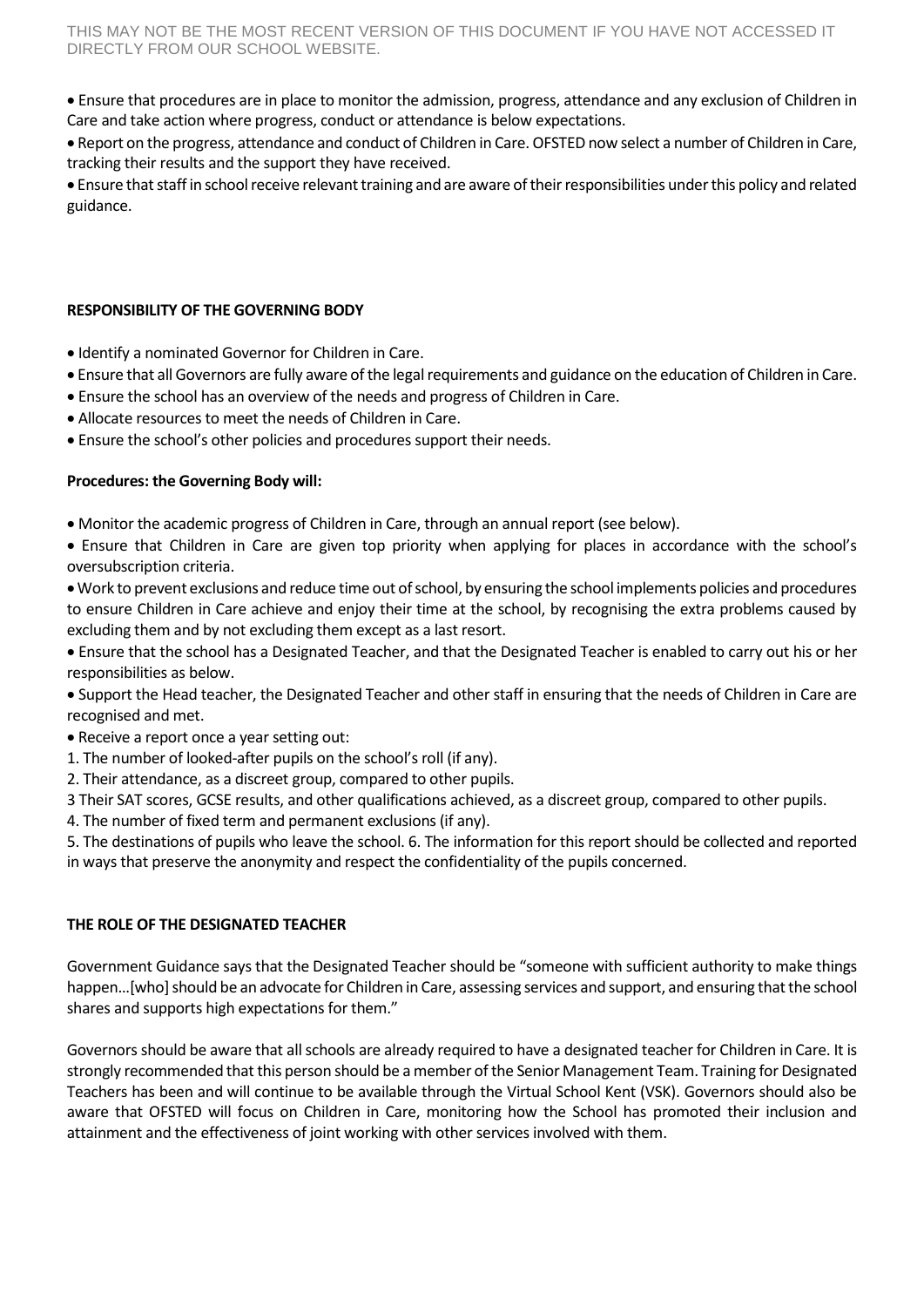THIS MAY NOT BE THE MOST RECENT VERSION OF THIS DOCUMENT IF YOU HAVE NOT ACCESSED IT DIRECTLY FROM OUR SCHOOL WEBSITE.

Our Designated Teacher will:

 Ensure a welcome and smooth induction for the child and their carer, using the Personal Education Plan to plan for that transition in consultation with the child's social worker and VSK.

 Ensure that a Personal Education Plan is completed with the child, the social worker, the foster carer and any other relevant people, at least two weeks before the Care Plan reviews.

 Ensure that each Child in Care has an identified member of staff that they can talk to. This need not be the Designated Teacher, but should be based on the child's own wishes. Members of staff who take on this role may need to be supported by someone from the school's pastoral staff. They should also be alert to any child protection issues, any disclosures that pupils may make, and know what action to take. They should link closely therefore with the school's Designated Teacher for Child Protection.

- Track academic progress and target support appropriately
- Co-ordinate any support for the child in care that is necessary within school.
- Ensure confidentiality for individual pupils, sharing personal information on a need to know basis.
- Encourage children in care to join in extra-curricular activities and out of school learning.
- Ensure, as far as possible, attendance at planning and review meetings.
- Act as an advisor to staff and Governors, raising their awareness of the needs of Children in Care.

 Set up timely meetings with relevant parties where the pupil is experiencing difficulties in school or is at risk of exclusion.

 Ensure the speedy transfer of information between individuals, agencies and – if the pupil changes school – to a new school.

• Be pro-active in supporting transition and planning when moving to a new phase in education. • Track academic progress and target support appropriately.

Promote inclusion in all areas of school life.

 Be aware that a high number Children in Care say they are bullied, so will actively monitor and prevent bullying in school by raising awareness through the school's anti-bullying policy.

Ensure that attendance of each child in care on the school roll is reported to Welfare call each day.

 Raise awareness in secondary schools that Children in Care are automatically entitled to an allowance (the Bursary) if they go into the sixth form.

#### THE RESPONSIBILITIES OF ALL STAFF

All our staff will:

- Have high aspirations for the educational and personal achievement of Children in Care, as for all pupils
- Maintain confidentiality with regard to children in care and ensure they are supported sensitively
- Respond positively to a pupil's request to be the named member of staff whom they can talk to when they feel it is necessary
- Respond promptly to the Designated Teacher's requests for information
- Work to enable Children in Care to achieve stability and success within school
- Promote the self-esteem of all Children in Care
- Have an understanding of the key issues that affect the learning of Children in Care
- Be aware that many children in care say they are bullied so work to prevent bullying in line with the School's policy

Advice and support is available from Virtual School

EMAIL : [thevirtualschool@southampton.gov.uk](mailto:thevirtualschool@southampton.gov.uk)